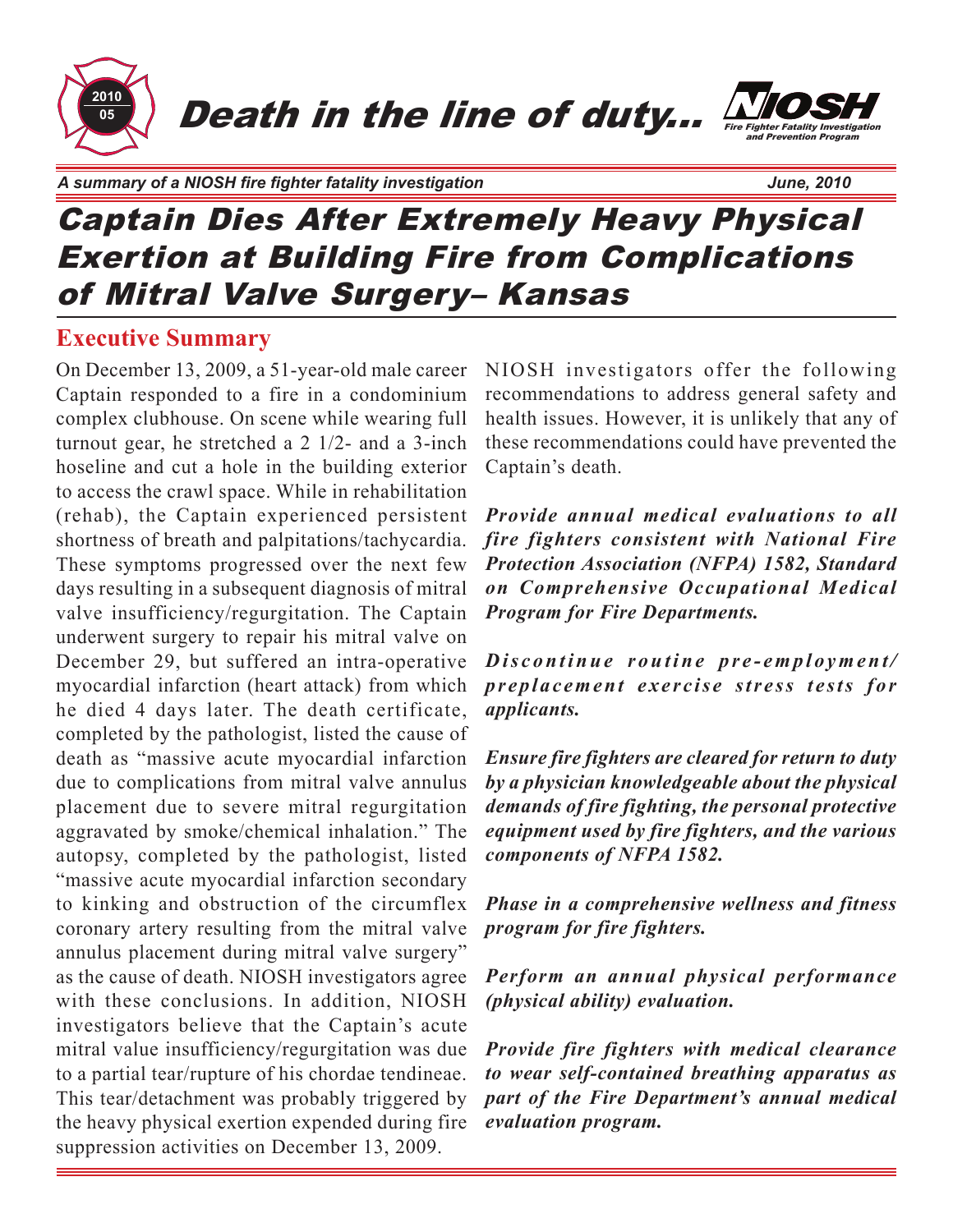*A Summary of a NIOSH fire fighter fatality investigation Report #2010-05*

Captain Dies After Extremely Heavy Physical Exertion at Building Fire from Complications of Mitral Valve Surgery– Kansas

The National Institute for Occupational Safety and Health (NIOSH) initiated the Fire Fighter Fatality Investigation and Prevention Program to examine deaths of fire fighters in the line of duty so that fire departments, fire fighters, fire service organizations, safety experts and researchers could learn from these incidents. The primary goal of these investigations is for NIOSH to make recommendations to prevent similar occurrences. These NIOSH investigations are intended to reduce or prevent future fire fighter deaths and are completely separate from the rulemaking, enforcement and inspection activities of any other federal or state agency. Under its program, NIOSH investigators interview persons with knowledge of the incident and review available records to develop a description of the conditions and circumstances leading to the deaths in order to provide a context for the agency's recommendations. The NIOSH summary of these conditions and circumstances in its reports is not intended as a legal statement of facts. This summary, as well as the conclusions and recommendations made by NIOSH, should not be used for the purpose of litigation or the adjudication of any claim.

For further information, visit the program website at www.cdc.gov/niosh/fire or call toll free 1-800-CDC-INFO (1-800-232-4636).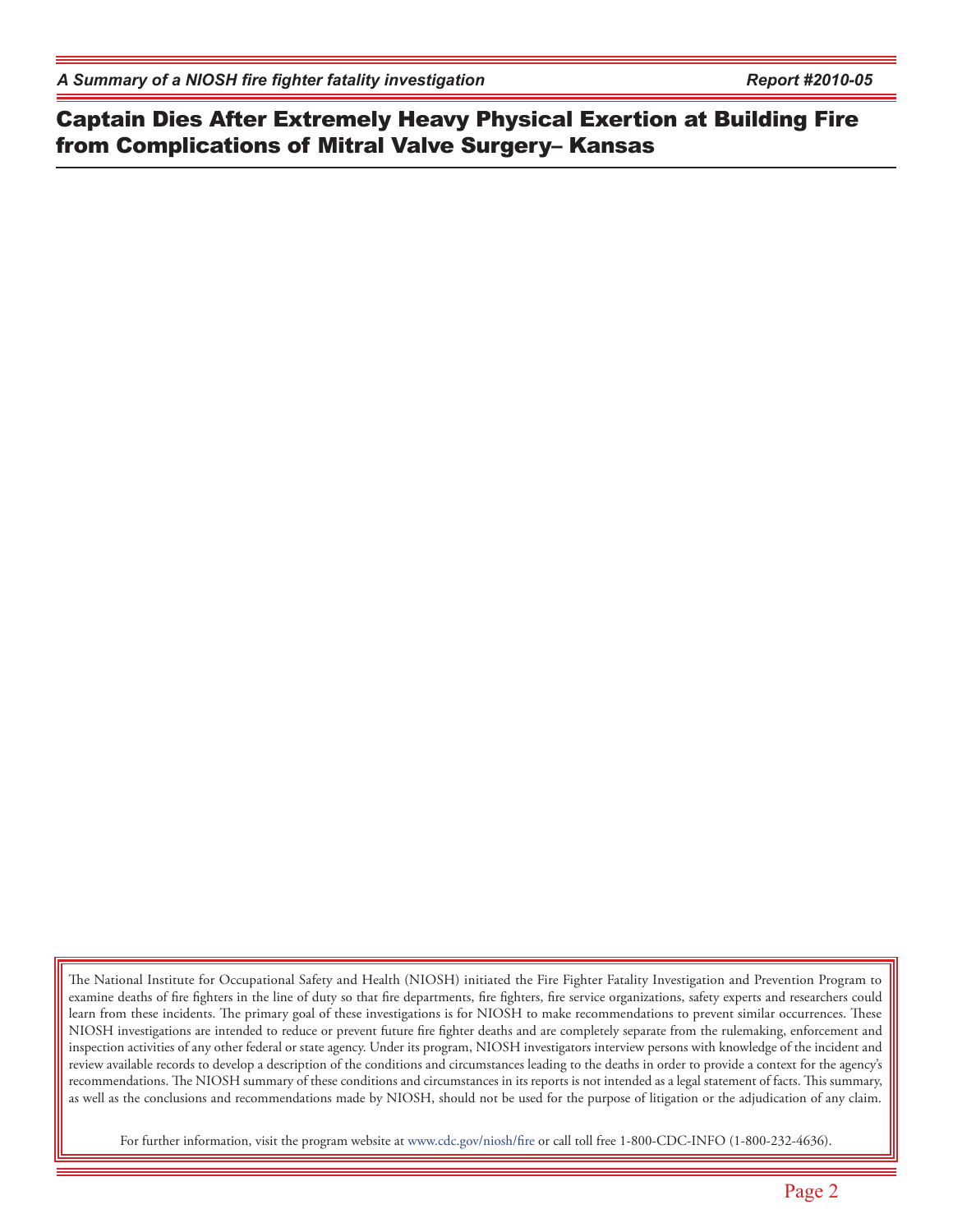# **Introduction & Methods**

On December 13, 2009, a 51-year-old male career Captain had persistent palpitations and shortness of breath in rehab at a structure fire. Subsequent testing revealed mitral valve insufficiency/regurgitation. The Captain underwent surgery to repair the mitral valve insufficiency/regurgitation on December 29, 2009. The Captain died 4 days later. The U.S. Fire Administration notified NIOSH of this fatality on January 4, 2010. NIOSH contacted the affected fire department (FD) to gather additional information on January 5, 2010, and on February 4, 2010, to initiate the investigation. On February 22, 2010, a Safety and Occupational Health Specialist from the NIOSH Fire Fighter Fatality Investigation Team traveled to Kansas to conduct an on-site investigation of the incident.

During the investigation, NIOSH personnel interviewed the following people:

- Fire Chief
- Fire Marshal
- Deputy Fire Chief
- Safety/Training Chief
- International Association of Fire Fighters (IAFF)
- Local President
- IAFF local secretary
- The Captain's family representative
- Crew members

NIOSH personnel reviewed the following documents:

- FD policies and operating guidelines
- FD training records
- FD annual report for 2009
- FD incident reports
- Witness statements
- Hospital emergency department (ED) records
- Hospital inpatient records
- Death certificate
- Autopsy report
- Primary care physician records

# **Investigative Results**

*Incident.* On December 13, 2009, the Captain arrived for his 24-hour shift at Station 11 (Engine 11) at 0700 hours. Two fire fighters were assigned with the Captain. At 0903 hours, the FD was dispatched to a fire in a condominium clubhouse. The 5,000-square-foot clubhouse was a single story wood frame structure with a basement. Engine 9, Engine 20, Aerial Platform 9, Quint 15, Squad 11, Squad 14, Battalion 9, Safety Officer, and Medical Officer responded on the first alarm. Units began arriving on scene at 0909 hours and found heavy smoke conditions. Fire fighters entered the structure to find moderate heat conditions, zero visibility, and a collapsed floor. They began fire extinguishment without success and backed out of the structure. Aerial 9 ventilated the roof. Weather conditions at an airport 2 miles away included fog, light drizzle, a temperature of 41 degrees Fahrenheit, 100% relative humidity, and south-southeast winds at 14 miles per hour [NOAA 2009].

A second alarm dispatched the following units at 0918 hours: Engine 6, Engine 10, Engine 11 (the Captain and two fire fighters), Engine 5, Engine 12, Quint 14, Quint 4, Quint 18, Squad 5, Squad 19, and Squad 36. Engine 11 arrived into staging and then was assigned to turn off the natural gas to the building. The crew arrived at the building wearing their self-contained breathing apparatus (SCBA) and carrying tools. After the gas was turned off, Incident Command declared a defensive operation, and hoselines were moved to begin this phase. The Incident Safety Officer noticed the Captain's "color not being so great" and the Captain seemed to be "winded."

Engine 11 was assigned to the C/D division with the Captain in command. Using a chain saw, the Engine 11 crew cut a hole in the side of the build-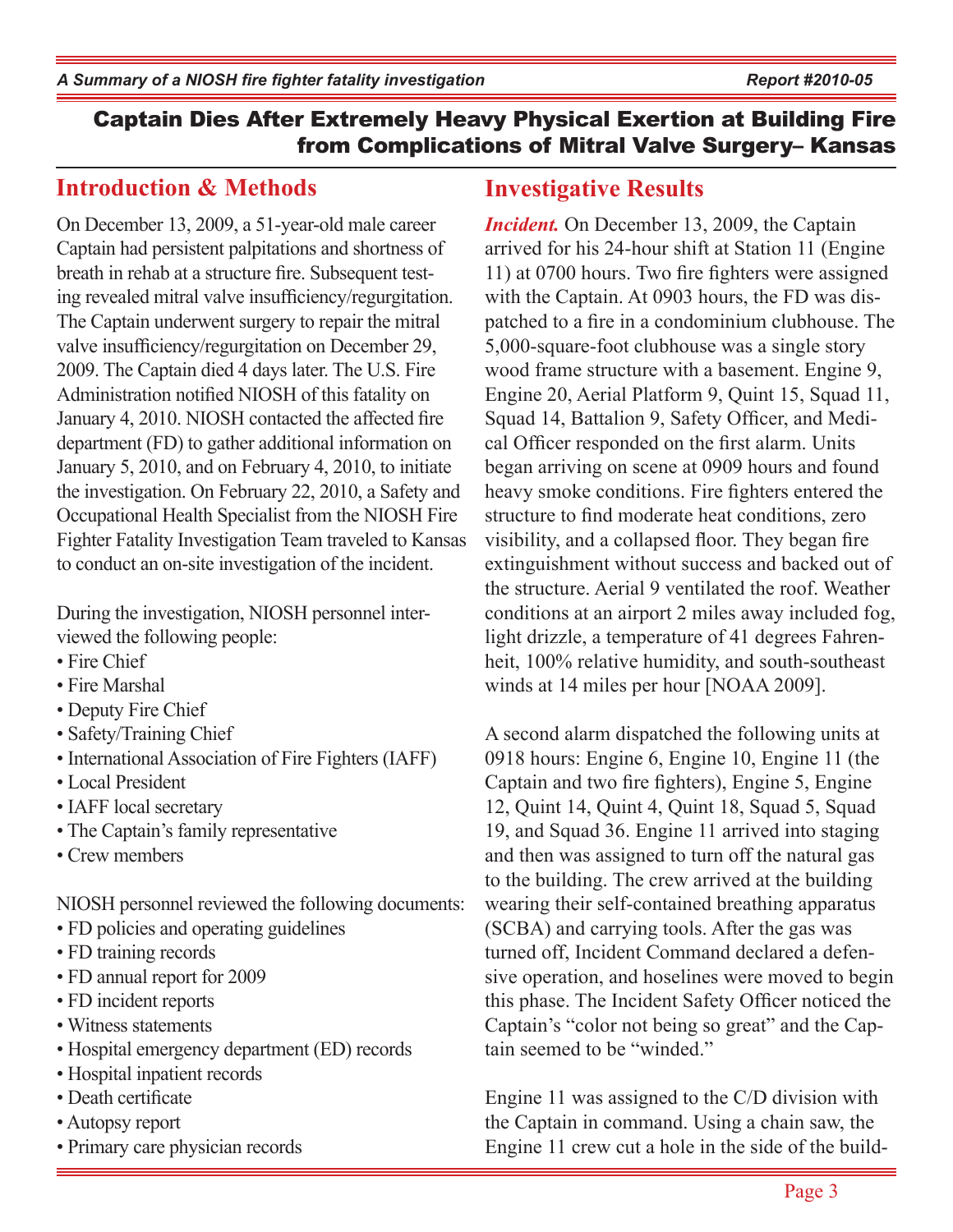# **Investigative Results (cont.)**

ing to access the fire using a 1¾-inch hoseline. Unable to reach the fire, command advised crews to prepare for "master stream" application. Crews used two preconnected hoselines to protect the C/D side until a 3-inch hoseline with monitor was set up. After approximately 1 hour on scene, Engine 11 entered rehab for rest and hydration (1022 hours).

In rehab, the Captain's pulse rate was fast (114 beats per minute). Despite removing his turnout gear and resting for 5 minutes, his tachycardia remained. After 30-45 minutes in rehab, the Captain's pulse returned to the upper threshold limits and he was released (1052 hours). The fire was declared under control at 1100 hours, and crews began to gather equipment. The Captain assisted in rolling hoselines and moving heavy equipment between engines. The crew returned to the fire station at 1341 hours.

Although the Captain's symptoms of palpitations and shortness of breath transiently improved after the fire, his symptoms returned and persisted the remainder of his shift and further deteriorated over the next 5 days. On December 18, 2009, the Captain sought medical evaluation from his primary care physician, who found a loud heart murmur (holosystolic 3/6 at the apex) and ordered an electrocardiogram (EKG), which revealed sinus tachycardia (111 beats per minute) with left ventricular hypertrophy (LVH). He was referred to a cardiologist whose echocardiogram diagnosed mitral valve prolapse with severe mitral valve regurgitation (posterior leaflet). His echocardiogram also showed a normal left ventricular ejection fraction (55%–60%) and no LVH; both findings suggest a recently acquired problem. He was prescribed medication to control his heart rate, and arrangements were made for mitral valve surgery on December 29, 2009. The next day, however, the Captain was admitted to the hospital for mild congestive heart failure secondary to mitral valve regurgitation/ insufficiency. A transesophageal echocardiogram (TEE) confirmed the previous echocardiology findings and a cardiac catheterization revealed no evidence of coronary artery disease with a normal left ventricular ejection fraction. He was treated with diuretics and discharged on December 22 to return on December 28 for his mitral valve repair/replacement surgery on December 29, 2009.

On December 29, 2009, an intraoperative TEE showed an enlarged left atrium and mild concentric LVH with normal cardiac output. Anterior and posterior leaflets of the mitral valve were thickened and myxomatous, resulting in severe mitral valve prolapse. Portions of the posterior leaflet and corresponding chordae were either detached or seriously disrupted, resulting in the mitral valve insufficiency/regurgitation. The intraoperative TEE was followed by the surgical repair of the mitral valve. An intraoperative TEE following the repair showed a markedly hypokinetic left and right ventricle. The inferior and posterior portions of the left ventricle were severely hypokinetic, if not akinetic. Four days after the surgery the Captain died from complications of the surgery.

*Medical Findings.* The death certificate, completed by the pathologist, listed "massive acute myocardial infarction due to complications from mitral valve annulus placement due to severe mitral regurgitation aggravated by smoke/chemical inhalation." Further, a medical opinion provided by the Medical Intensive Cardiac Unit Medical Director stated "The sudden and persistent chang-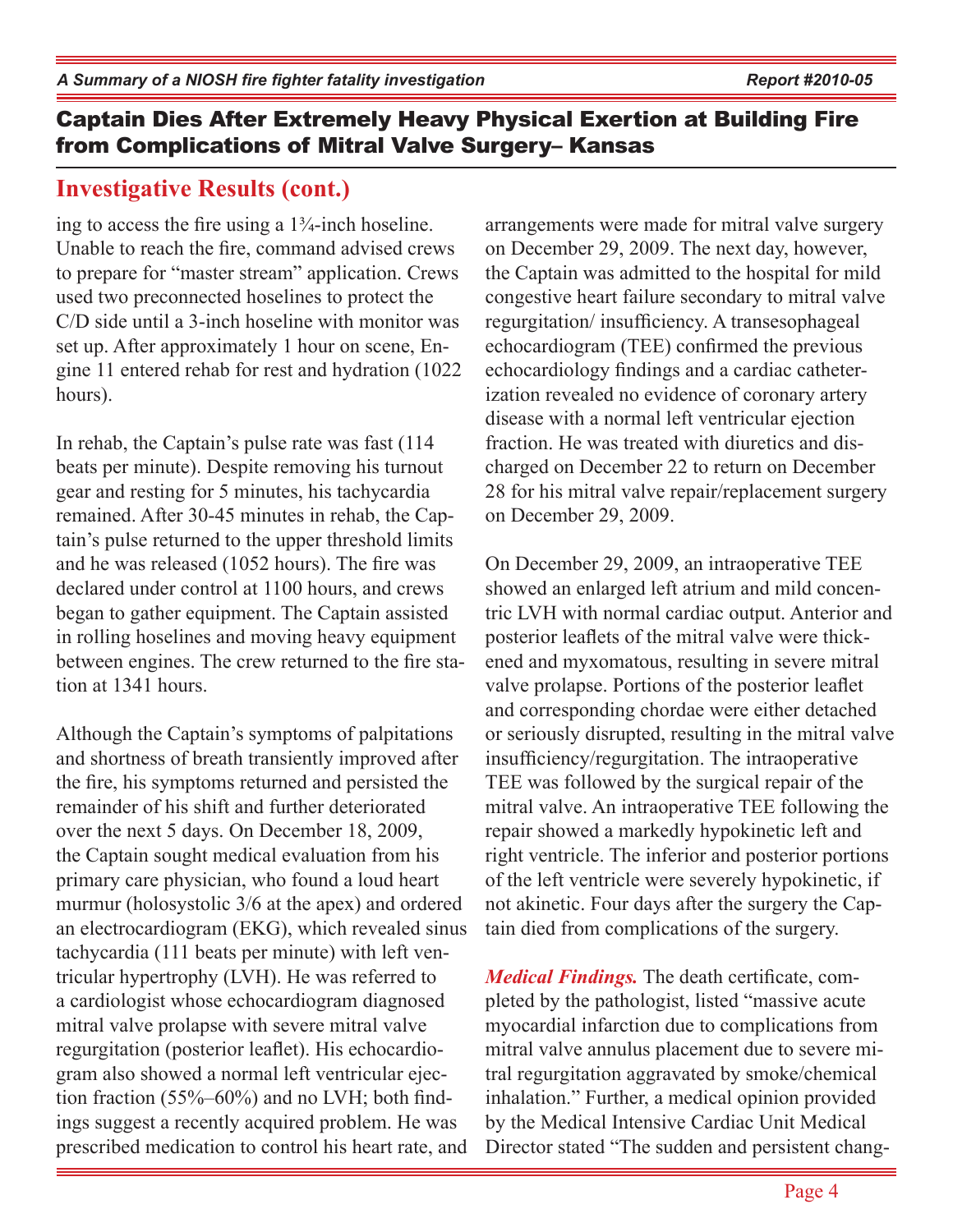### **Investigative Results (cont.)**

es in the Captain's physical condition after fighting the structure fire on December 13th are consistent with acute rupture of chordate tendineae to the posterior leaflet on the mitral valve caused by a period of extreme physical exertion while fighting the structure fire." The autopsy, completed by the pathologist, listed "massive acute myocardial infarction [heart attack] secondary to kinking and obstruction of the circumflex coronary artery resulting from the mitral valve annulus placement during mitral valve surgery" as the cause of death. Specific findings from the autopsy are listed in Appendix A.

The Captain's last medical evaluation was conducted in 2008 as part of a one-time grant. This evaluation was significant for no history of angina, a normal pulse, and no heart murmur. As part of this evaluation the Captain had a treadmill exercise stress test (EST) at which time the record mentions a history of "heart beat skipping a beat at about 120 bpm [beats per minute]." Results of the EST show the Captain exercised for 10 minutes, 10 seconds of the Bruce protocol, achieving 12.1 metabolic equivalents (METS). The test was stopped when the Captain reached 100% of his target heart rate. He experienced no angina, had a normal blood pressure response to the exercise, had no arrhythmias, and had no ischemic changes. Prior to the incident described in this report, the Captain never reported episodes of shortness of breath on exertion, angina, palpations, or any other cardiac problems to his family or the FD.

### **Description of the Fire Department**

At the time of the NIOSH investigation, the career FD consisted of 22 fire stations with 440 uniformed personnel that served a population of 368,000 residents in a geographic area of 168 square miles.

In 2009, the FD responded to 42,876 calls: 1,645 fires, 1,117 hazardous condition calls, 63 overpressure calls, 1,632 system alarms, 4,315 good intent calls, 2,663 public service calls, 31 weatherrelated calls, 58 other service calls, and 31,352 medical calls.

*Employment and Training*. The FD requires all fire fighter candidates to pass a general aptitude test and a physical ability test. The FD ranks applicants based on their scores. The FD then interviews the top 30% and gives credit for relevant college classes, experience, and technical training. A new list is formed, and depending on the number of fire fighters to be hired, the FD offers positions to the top candidates pending results of a physical examination and drug screen. License and background checks are conducted, as well as verification of Emergency Medical Technician (EMT) training. The recruit class is formed, and recruits attend a 10-week FD academy. New recruits are then assigned to a fire station and, after one year of probation, are given the basic Fire Fighter-I skills test. Further training to Fire Fighter-II is conducted in the fire station until the Fire Fighter-II examination has been passed. The Captain was certified as a Fire Fighter II, Fire Officer I, EMT, in HazMat operations, and Technical Rescue. He had 28 years of fire fighting experience.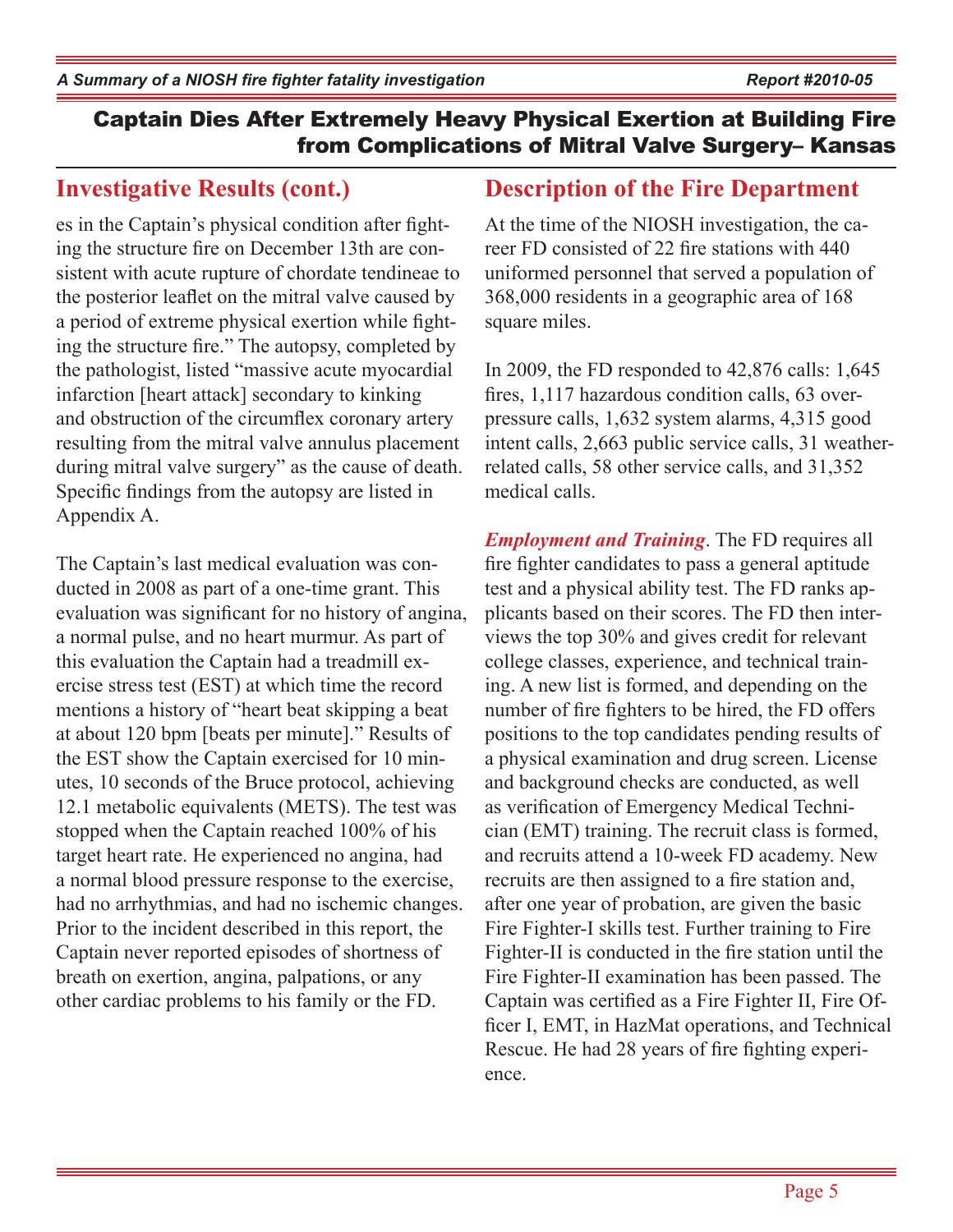# **Description of the Fire Department (cont.)**

*Preplacement Medical Evaluation*. A preplacement medical examination is required by this FD for all applicants. The contents of the examination are as follows:

- Complete medical and occupational history
- Height, weight, and vital signs
- •Physical examination
- Blood tests: complete blood count, lipid panel, and liver profile
- Urine tests: urinalysis and urine drug screen
- Chest x-ray (posteroanterior and lateral views) with interpretation and report
- 12-lead resting EKG with interpretation and report
- Treadmill EST
- Audiometry
- Vision test
- Functional capacity evaluation

These evaluations are performed by a physician under contract to the City. Once this evaluation is complete, the physician makes a determination regarding medical clearance for fire fighting duties and forwards this decision to the FD.

*Periodic Medical Evaluations.* Required medical evaluations are offered every other year to hazardous materials (hazmat) technician-level responders assigned to the Hazmat team. A City-contracted physician performs the medical evaluations and forwards the clearance-for-duty decision to the FD, which makes the final determination. The FD offered a medical evaluation for all fire fighters in 2008 paid for by a Federal grant, but participation was voluntary. As mentioned earlier, the Captain had the evaluation in 2008.

*Health and Wellness Programs.* No physical agility test is required for members, but the FD has a voluntary fitness program where exercise equip-

ment (strength and aerobic) is available in all fire stations. A return-to-duty medical clearance is required from the City-contracted physician for duty-related injuries. Fire fighters who miss more than five shifts due to illness must have a release from their primary care physician before they may return to work. There is no medical component to the SCBA program, but a fit test is performed annually. Health maintenance programs are available through the City employee assistance program.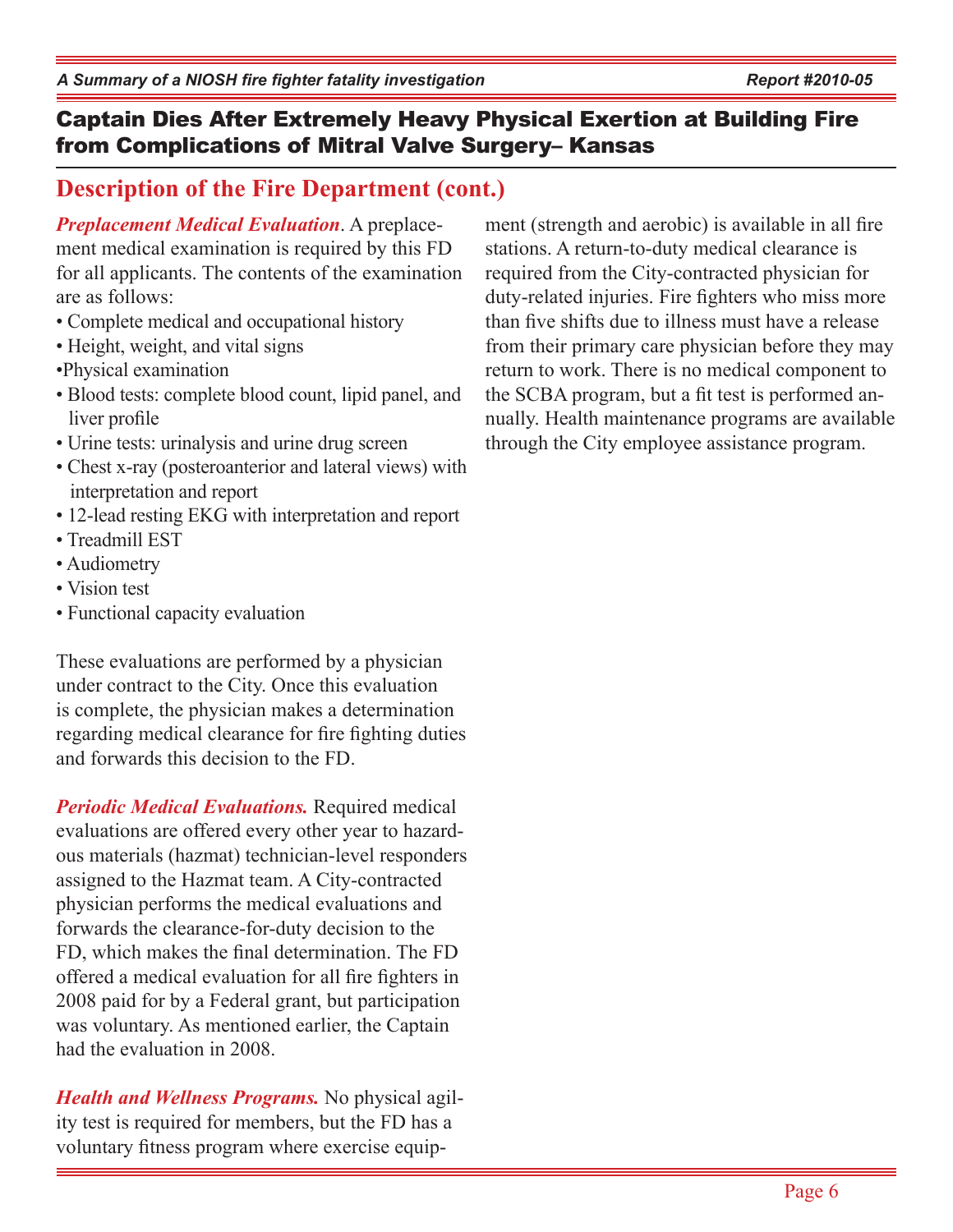### **Discussion**

*Mitral Valve Prolapse.* Mitral valve prolapse occurs when one or both of the mitral valve leaflets prolapse into the left atrium during systole (contraction of the heart muscle). It is the most common heart valve disorder, affecting about 2%–4% of the population. Both sexes and all ages can be affected [O'Gara and Braunwald 2008]. The prolapse can be due to problems with the valve leaflets or other parts of the mitral valve apparatus (e.g., annulus; chordae tendineae; papillary muscles; and the supporting walls of the left ventricle, left atrium, and the aorta) [Bonow et al. 2006; Gabbay and Yosefy 2010]. Problems with the valve leaflets are classified as primary mitral valve prolapse (Appendix B).

The basic microscopic feature of primary mitral valve prolapse is marked thickening and redundancy of the middle layer of the valve leaflet (myxomatous proliferation of the spongiosa connective tissue) [Bonow et al. 2006]. During surgery, the Captain's mitral valve was noted to be myxomatous. Clinical presentations of mitral valve prolapse range from asymptomatic heart murmurs to severe mitral valve regurgitation with symptoms of fatigue, shortness of breath on exertion, and reduced exercise tolerance [O'Gara and Braunwald 2008]. The diagnosis is made by echocardiography, which measures the abrupt posterior movement of one or both of the mitral valve leaflets [Malkowski and Pearson 2000]. The EKG is usually normal in asymptomatic patients, but more severe cases can show signs of LVH. Prior to this incident, the Captain did not have any symptoms associated with a mitral valve prolapse, nor did he present with LVH on his echocardiogram.

Like the clinical presentation, the clinical course and prognosis are variable. Patients can remain asymptomatic, but some cases progress over decades to severe regurgitation, putting the patient at risk for endocarditis (infection of the heart valve), strokes, and arrhythmias. Arrhythmias associated with mitral valve prolapse can cause palpitations, lightheadedness, and syncope. The Captain's symptoms of palpitation were probably related to an arrhythmia associated with his mitral value prolapse. His more recent symptoms of fatigue and shortness of breath were probably related to the acute (sudden onset) tear/rupture of the chordae tendineae causing mitral valve insufficiency/ regurgitation.

*Mitral Valve Insufficiency/Regurgitation.* Chordae tendineae rupture of any mitral valve leaflet is the most common cause of acute mitral regurgitation requiring prompt surgery. Chordae arising from a myxomatous mitral valve are likely to tear or rupture at a lower tensile stress or at a lower absolute load [Barber et al. 2001]. In addition, extreme physical exertion can trigger or precipitate an acute chordate rupture in a myxomatous valve, resulting in acute mitral regurgitation [Brizzio and Zapolanski 2008]. The Captain's mitral insufficiency/regurgitation was probably due to an acute rupture/tear of the chordae tendineae of his mitral valve's posterior leaflet. The chordae tear/rupture was probably due to a combination of his underlying myxomatous valve and the heavy physical exertion expended during fire suppression activities on December 13, 2009.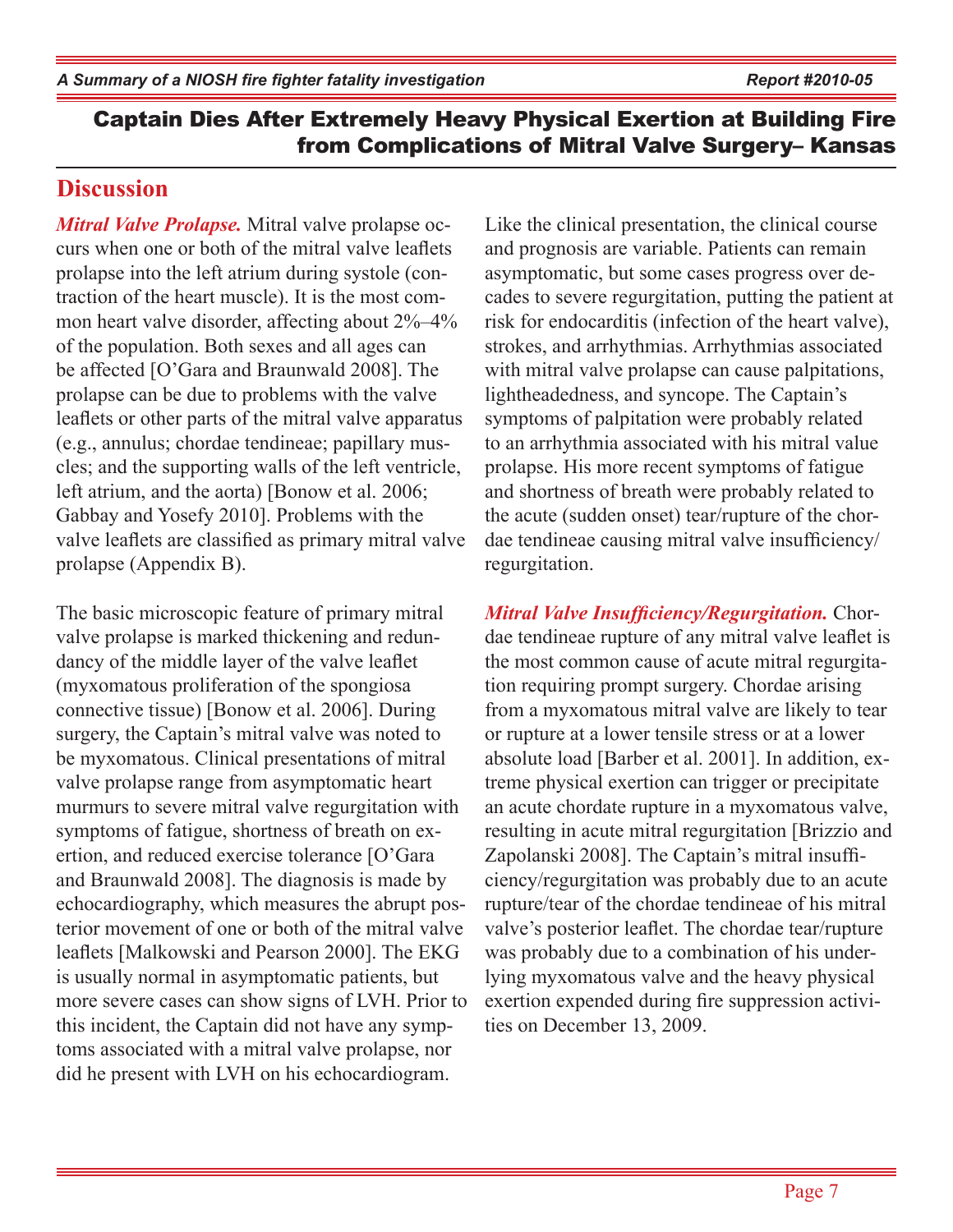# **Discussion (cont.)**

*Occupational Medical Standards for Structural Fire Fighters.* To reduce the risk of sudden cardiac arrest or other incapacitating medical conditions among fire fighters, the NFPA developed NFPA 1582, Standard on Comprehensive Occupational Medical Program for Fire Departments [NFPA 2007a]. This voluntary industry standard provides medical requirements for candidates and current fire fighters. The Captain's last FD medical evaluation was in 2008. In this case, the Captain's last medical evaluation indicated no mitral valve prolapse. If a mitral valve prolapsed had been detected, as part of an earlier diagnosis, the diagnosis would probably not have precluded the Captain's work as a fire fighter or prevented his death.

# **Recommendations**

NIOSH investigators offer the following recommendations to address general safety and health issues. However, it is unlikely that any of these recommendations could have prevented the Captain's death.

*Recommendation #1: Provide annual medical evaluations to all fire fighters consistent with National Fire Protection Association (NFPA) 1582, Standard on Comprehensive Occupational Medical Program for Fire Departments.*

Guidance regarding the content and frequency of these evaluations can be found in NFPA 1582 and in the International Association of Fire Fighters (IAFF)/ International Association of Fire Chiefs (IAFC) Fire Service Joint Labor Management Wellness/Fitness Initiative [NFPA 2007a; IAFF, IAFC 2008]. These guidelines help to determine fire fighters' medical ability to perform duties without presenting a significant risk to the safety and health of themselves or others. However, the FD is not legally required to follow this standard or this initiative. This recommendation is unlikely to have prevented his work as a fire fighter or prevented his death from complications of his mitral valve surgery.

The FD requires hazmat medical evaluations for hazmat team members. As part of this evaluation, the FD is conducting routine chest x-rays and blood testing for heavy metals and aromatic hydrocarbons. While these tests may be indicated for hazmat fire fighters exposed to specific chemicals, they should not be conducted routinely and represent an unnecessary expense for the FD. The FD should consider re-evaluating the scope of its hazmat medical evaluation [DHHS 1985].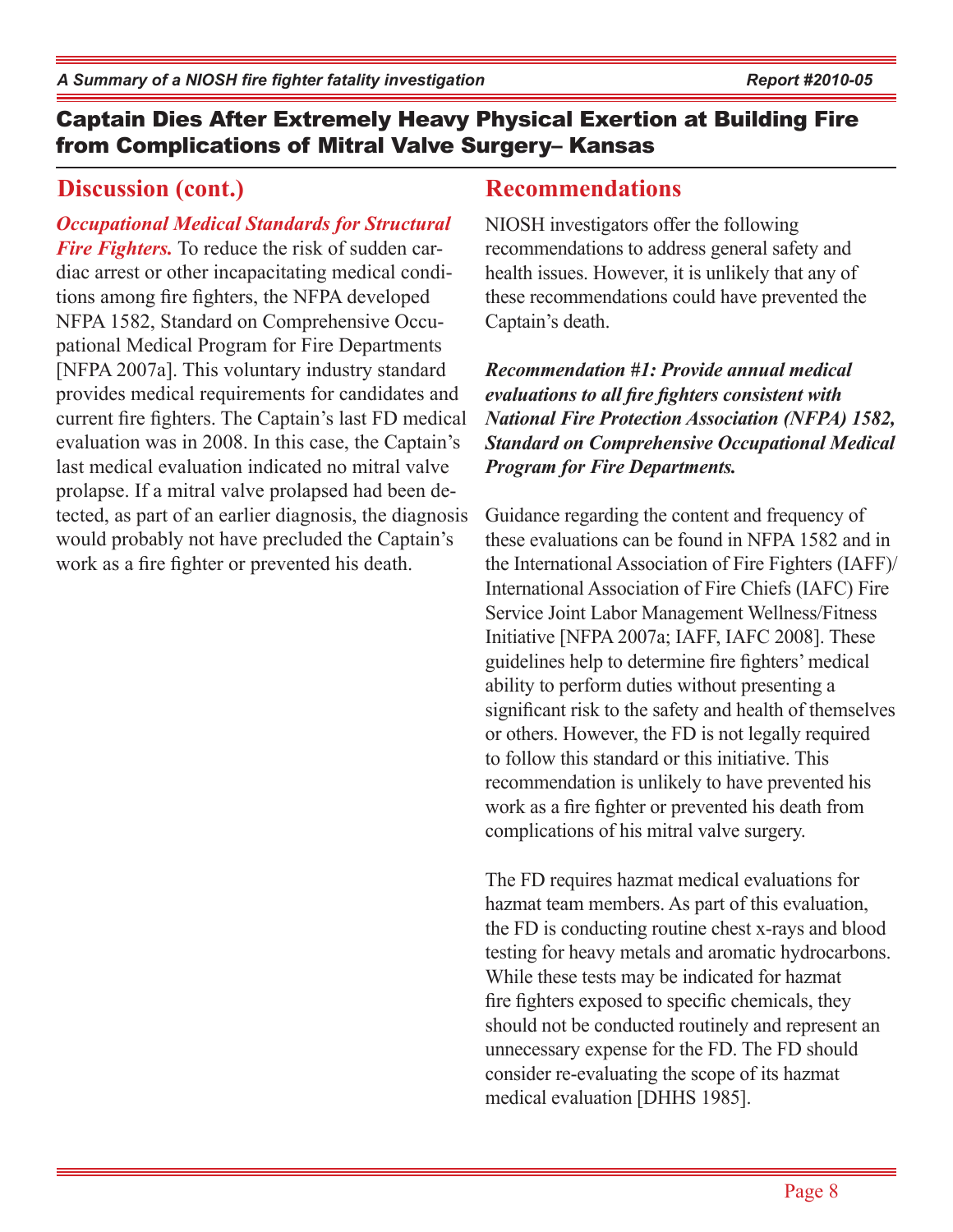# **Recommendations (cont.)**

#### *Recommendation #2: Discontinue routine preemployment/preplacement exercise stress test.*

Currently the FD is conducting an exercise stress test on all applicants during their preplacement medical evaluation, regardless of the number or severity of their coronary artery disease (CAD) risk factors. This testing represents an unnecessary medical expense for the FD. The American Heart Association/American College of Cardiology and NFPA 1582 recommend an exercise stress test only for people/FFs at increased risk for CAD. NFPA defines increased risk as two or more CAD risk factors in male FFs over the age of 45 and female FFs over the age of 55 [Gibbons et al. 2002; NFPA 2007a].

#### *Recommendation #3: Ensure fire fighters are cleared for return to duty by a physician knowledgeable about the physical demands of fire fighting, the personal protective equipment used by fire fighters, and the various components of NFPA 1582.*

Currently, a State Workers' Compensation physician reviews and approves return to duty clearances for fire fighters injured on duty. For long-term illnesses, the fire fighter's personal physician approves return to duty. These physicians may not be aware of the physiological and psychological demands on fire fighters, the environmental conditions under which they must perform, and the personal protective equipment fire fighters must wear during various types of emergency operations. Therefore, we recommend the FD have an officially designated physician who is responsible for guiding, directing, and advising the members with regard to their health, fitness, and suitability for duty [NFPA 2007a; NFPA 2007b; IAFF, IAFC 2008].

#### *Recommendation #4: Phase in a comprehensive wellness and fitness program for fire fighters.*

Guidance for fire department wellness/fitness programs is found in NFPA 1583, Standard on Health-Related Fitness Programs for Fire Fighters, the International Association of Fire Fighters/ International Association of Fire Chiefs (IAFF/ IAFC) Fire Service Joint Labor Management Wellness/Fitness Initiative, and in the Firefighter Fitness: A Health and Wellness Guide [USFA 2004; IAFF, IAFC 2008; NFPA 2008; Schneider 2010]. Worksite health promotion programs have been shown to be cost effective by increasing productivity, reducing absenteeism, and reducing the number of work-related injuries and lost work days [Stein et al. 2000; Aldana 2001]. Fire service health promotion programs have been shown to reduce CAD risk factors and improve fitness levels, with mandatory programs showing the most benefit [Dempsey et al. 2002; Womack et al. 2005; Blevins et al. 2006]. A study conducted by the Oregon Health and Science University reported a savings of over \$1 million for each of four large fire departments implementing the IAFF/IAFC wellness/fitness program compared to four large fire departments not implementing a program. These savings were primarily due to a reduction of occupational injury/ illness claims with additional savings expected from reduced future nonoccupational healthcare costs [Kuehl 2007]. NIOSH recommends a formal, structured wellness/fitness program to ensure all members receive the benefits of a health promotion program.

#### *Recommendation #5: Perform an annual physical performance (physical ability) evaluation.*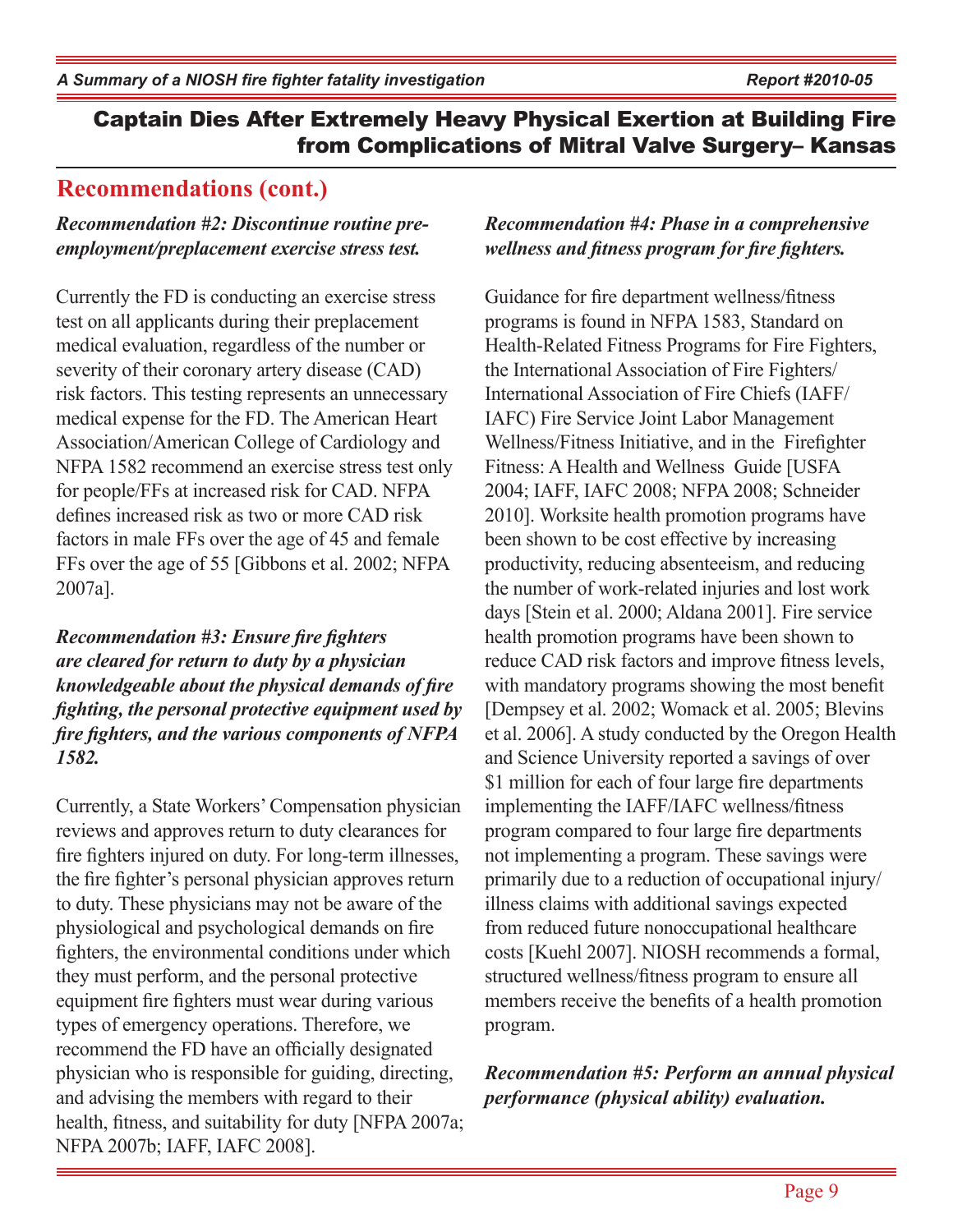# **Recommendations (cont.)**

NFPA 1500 recommends fire department members who engage in emergency operations be annually evaluated and certified by the FD as having met the physical performance requirements identified in paragraph 10.2.3 of the standard [NFPA 2007b]. This is recommended to ensure fire fighters are physically capable of performing the essential job tasks of structural fire fighting. The physical ability test could be performed as part of the FD's annual training program.

*Recommendation #6: Provide fire fighters with medical clearance to wear self-contained breathing apparatus as part of the Fire Department's annual medical evaluation program.*

The Occupational Safety and Health Administration (OSHA) Revised Respiratory Protection Standard requires employers to provide medical evaluations and clearance for employees using respiratory protection prior to being fit tested [29 CFR1 1910.134]. Employees must receive annual medical evaluations to determine fitness for duty to wear personal protective equipment (respirators), unless the physician believes a semiannual evaluation is appropriate 29 CFR 1910.120]. These clearance evaluations are required for private industry employees and public employees in States operating OSHA-approved State plans [OSHA 2010]. The clearances are completed as part of the fire department medical evaluation program. Kansas does not operate an OSHA-approved State plan for the public sector; therefore, public sector employers (including volunteer/paid fire departments) are not required to comply with OSHA standards. However, NIOSH investigators recommend following this standard to ensure an increased level of medical fitness and safety.

# **References**

Aldana SG [2001]. Financial impact of health promotion programs: a comprehensive review of the literature. Am J Health Promot 15(5):296–320.

Barber JE, Ratliff NB, Cosgrove DM 3rd, Griffin BO, Vesely I [2001]. Myxomatous mitral valve chordae. I: mechanical properties. J Heart Valve Dis 10(3):320–324.

Blevins JS, Bounds R, Armstrong E, Coast JR [2006]. Health and fitness programming for fire fighters: does it produce results? Med Sci Sports Exerc 38(5):S454.

Bonow RO, Carabello BA, Chatterjee K, de Leon AC Jr., Faxon DP, Freed MD, Gaasch WH, Whitney Lytle B, Nishimura RA, O'Gara PT, O'Rourke RA, Otto CM, Shah PM [2006]. ACC/AHA 2006 guidelines for the management of patients with valvular heart disease: executive summary. A report of the American College of Cardiology/American Heart Association Task Force on Practice Guidelines (Writing Committee to Revise the 1998 Guidelines for the Management of Patients With Valvular Heart Disease). J Am Coll Card 48(3):e1–e148.

Brizzio ME, Zapolanski A [2008]. Acute mitral regurgitation requiring urgent surgery because of chordate ruptures after extreme physical exercise: a case report. Heart Surgery Forum 11(4):E255–E256.

CFR. Code of Federal Regulations. Washington, DC: U.S. Government Printing Office, Office of the Federal Register.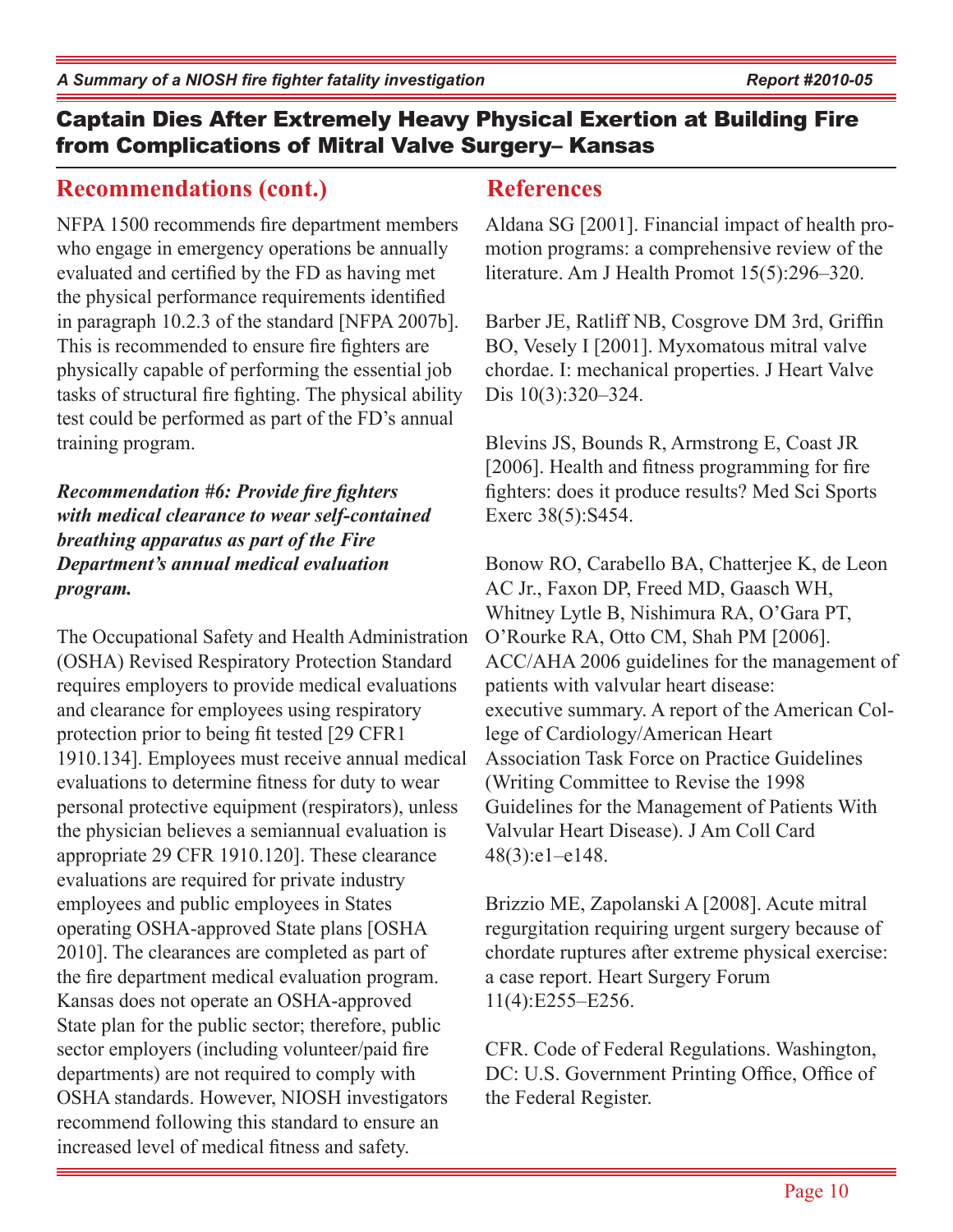# **References (cont.)**

DHHS [1985]. Occupational safety and health guidance manual for hazardous waste site activities. U.S. Department of Health and Human Services. Washington, DC: U.S. Government Printing Office. DHHS Publication 85-115.

Dempsey WL, Stevens SR, Snell CR [2002]. Changes in physical performance and medical measures following a mandatory firefighter wellness program. Med Sci Sports Exerc 34(5):S258.

Gabbay U, Yosefy C [in press]. The underlying causes of chordae tendinae rupture: a systematic review. Int J Card. [http://www.sciencedirect.com/science? ob=ArticleURL& udi=B6T16-4YJCTHG-1&\_user=925725&\_ coverDate=08%2F20%2F2010&\_ alid=1449042464 $\&$  rdoc=1 $\&$  fmt=high $\&$ orig=search&\_origin=search&\_zone=rslt\_ list item & cdi=4882& sort=r & st=13& docanchor=&view=c&  $ct=1$ &  $\arct =$ C000046148& version=1& urlVersion=0&\_userid=925725&md5=9493986b7 a74eebd58eb3feaac62a8b0&searchtype=a]. Date accessed: May 2010.

Gibbons RJ, Balady GJ, Bricker JT, Chaitman BR, Fletcher GF, Froelicher VF, Mark DB, Mc-Callister BD, Mooss AN, O'Reilly MG, Winters WL Jr., Antman EM, Alpert JS, Faxon DP, Fuster V, Gregoratos G, Hiratzka LF, Jacobs AK, Russell RO, Smith SC Jr. [2002]. ACC/AHA 2002 guideline update for exercise testing: a report of the American College of Cardiology/American Heart Association Task Force on Practice Guidelines. Circulation 106(14):1883–1892.

IAFF, IAFC [2008]. The fire service joint labor management wellness/fitness initiative. 3rd ed. Washington, DC: International Association of Fire Fighters, International Association of Fire Chiefs.

Kuehl K [2007]. Economic impact of the wellness fitness initiative. Presentation at the 2007 John P. Redmond Symposium in Chicago, IL on October 23, 2007.

Malkowski MJ, Pearson AC [2000]. The echocardiographic assessment of the floppy mitral valve: an integrated approach. In: Boudoulas J, Wooley CF (eds). Mitral valve: floppy mitral valve, mitral valve prolapse, mitral valvular regurgitation. 2nd ed. Armonk, NY: Futura, pp. 231–252.

NFPA [2007a]. Standard on comprehensive occupational medical program for fire departments. Quincy, MA: National Fire Protection Association. NFPA 1582.

NFPA [2007b]. Standard on fire department occupational safety and health program. Quincy, MA: National Fire Protection Association. NFPA 1500.

NFPA [2008]. Standard on health-related fitness programs for fire fighters. Quincy, MA: National Fire Protection Association. NFPA 1583.

NOAA [2009]. Quality controlled local climatological data. McConnell AFB Airport. National Oceanic and Atmospheric Administration. [http:// cdo.ncdc.noaa.gov/qclcd/QCLCD]. Date accessed: May 2010.

OSHA [2010]. State Occupational Safety and Health Plans. [http://www.osha.gov/fso/osp/index. html]. Date accessed: May 2010.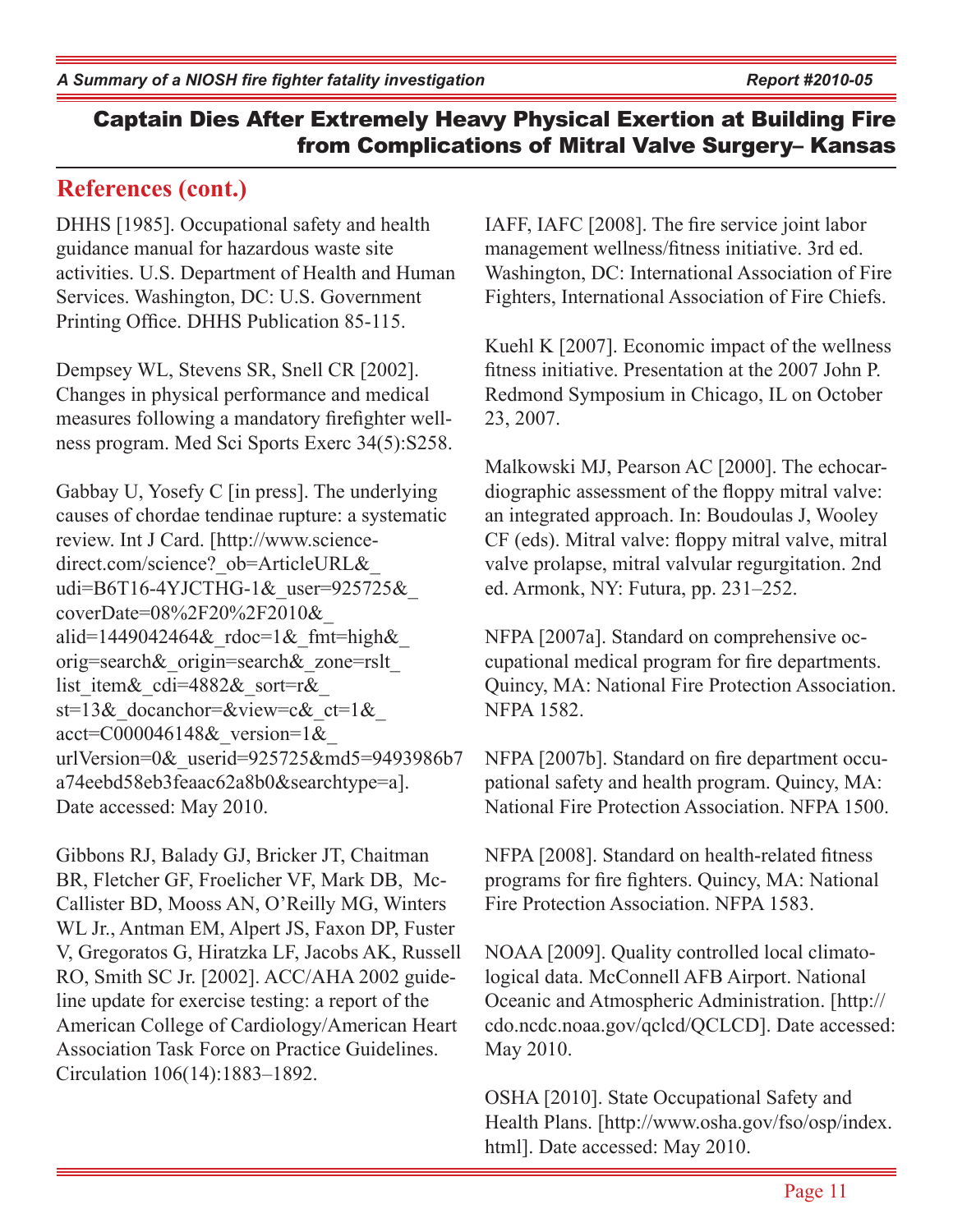### **References (cont.)**

O'Gara P, Braunwald E [2008]. Valvular heart disease. In: Fauci AS, Braunwald E, Kasper DL, Hauser SL, Longo DL, Jameson JL, Loscalzo J, eds. Harrison's principles of internal medicine. 17th ed. New York: McGraw-Hill, pp. 1465–1480.

Schneider EL [2010]. Firefighter fitness: a health and wellness guide. New York, NY: Nova Science Publishers.

Stein AD, Shakour SK, Zuidema RA [2000]. Financial incentives, participation in employer sponsored health promotion, and changes in employee health and productivity: HealthPlus health quotient program. J Occup Environ Med 42(12):1148–1155.

USFA [2004]. Health and wellness guide. Emmitsburg, MD: Federal Emergency Management Agency; United States Fire Administration. Publication No. FA-267.

Womack JW, Humbarger CD, Green JS, Crouse SF [2005]. Coronary artery disease risk factors in firefighters: effectiveness of a one-year voluntary health and wellness program. Med Sci Sports Exerc 37(5):S385.

# **Investigator Information**

This incident was investigated by the NIOSH Fire Fighter Fatality Investigation and Prevention Program, Cardiovascular Disease Component located in Cincinnati, Ohio. Mr. Tommy Baldwin (MS) led the investigation and co-authored the report. Mr. Baldwin is a Safety and Occupational Health Specialist, a National Association of Fire Investigators (NAFI) Certified Fire and Explosion Investigator, an International Fire Service Accreditation Congress (IFSAC) Certified Fire Officer I, and a former Fire Chief and Emergency Medical Technician. Dr. Thomas Hales (MD, MPH) provided medical consultation and co-authored the report. Dr. Hales is a member of the NFPA Technical Committee on Occupational Safety and Heath, and Vice-Chair of the Public Safety Medicine Section of the American College of Occupational and Environmental Medicine (ACOEM).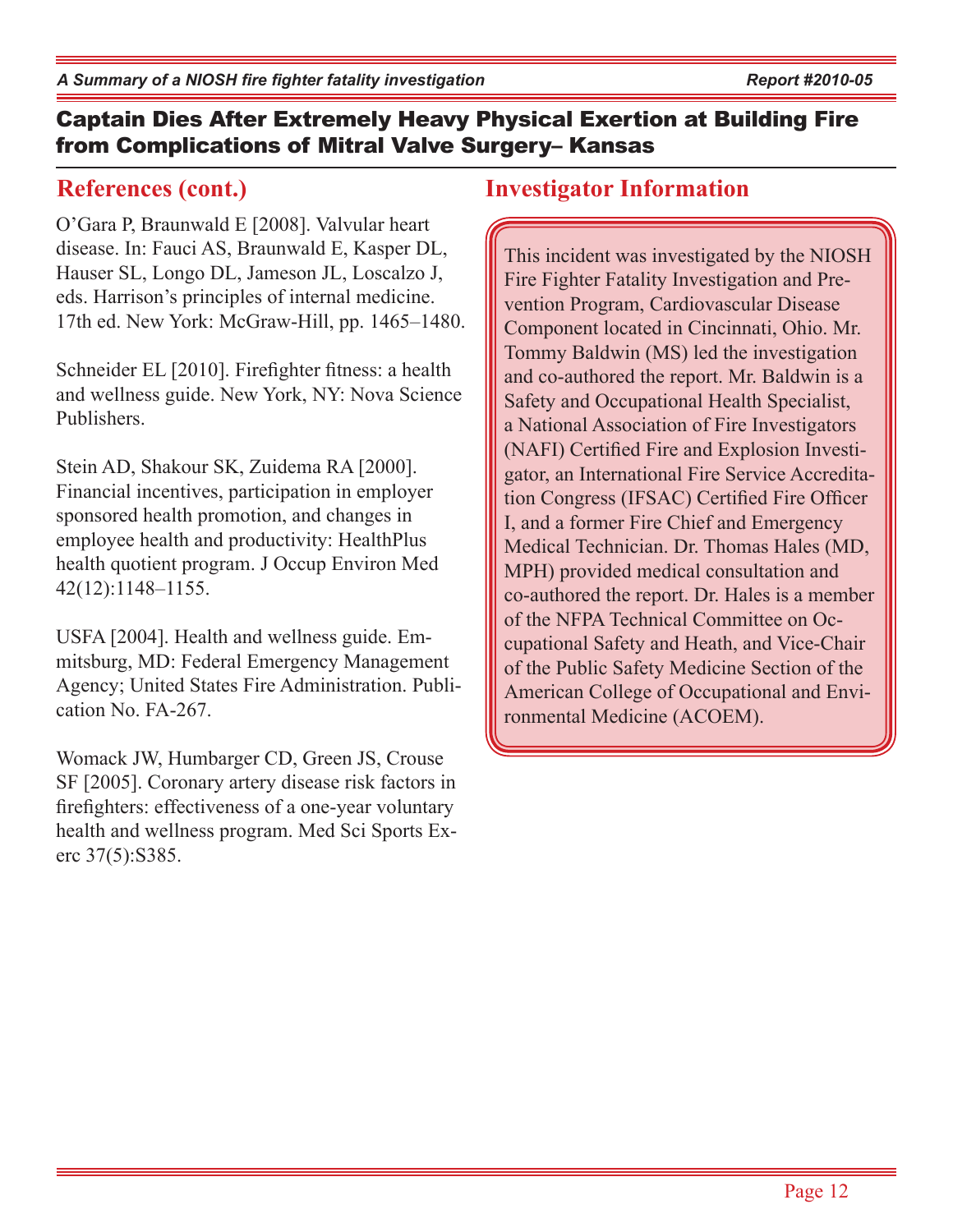# **Appendix A**

#### **Autopsy Findings**

- Cardiac
	- o Acute transmural myocardial infarction (MI) involving approximately 50% of the left ventricle and 50% of the right ventricle beginning at the apex and extending to the valve rings with a gross age of approximately 4 days (December 31, 2009)
	- o Circumflex coronary artery has a severe 90-degree kink with obstruction of the lumen as it abuts and touches the prosthetic annulus placed in the mitral valve ring
	- o Left circumflex coronary artery discolored distal to the kink compatible with intraluminal thrombosis
	- o Cardiomegaly (enlarged heart) (heart weighed 590 grams [g]; predicted normal weight is 358 g [ranges between 271 g and 473 g as a function of sex, age, and body weight]) [Silver and Silver 2001]
	- o Mild (25%) focal narrowing of the left anterior descending coronary artery
	- o No focal narrowing of the right coronary artery
	- o No atherosclerosis in circumflex coronary artery
	- o Mitral valve repair with one broken suture in the lateral portion of the annulus
	- o Normal aortic, tricuspid, and pulmonic valves
- No evidence of a pulmonary embolus (blood clot in the lung arteries)
- Acute fibrinous pericarditis
- Pulmonary edema and intra-alveolar hemorrhage
- Extensive centrilobular necrosis and congestion of the liver
- Extensive acute tubular necrosis of the kidneys
- Renal fibrin thrombi consistent with disseminated intravascular coagulation
- Acute interstitial pancreatitis
- Congestive splenomegaly
- Steatosis of the liver

Microscopic examination of the left and right ventricles revealed extensive myocyte necrosis with neutrophilic inflammation with hemorrhage and degeneration of the neutrophils consistent with an infarct of 4 days of age.

### **REFERENCES**

Silver MM, Silver MD [2001]. Examination of the heart and of cardiovascular specimens in surgical pathology. In: Silver MD, Gotlieb AI, Schoen FJ, eds. Cardiovascular pathology. 3rd ed. Philadelphia, PA: Churchill Livingstone, pp. 8–9.